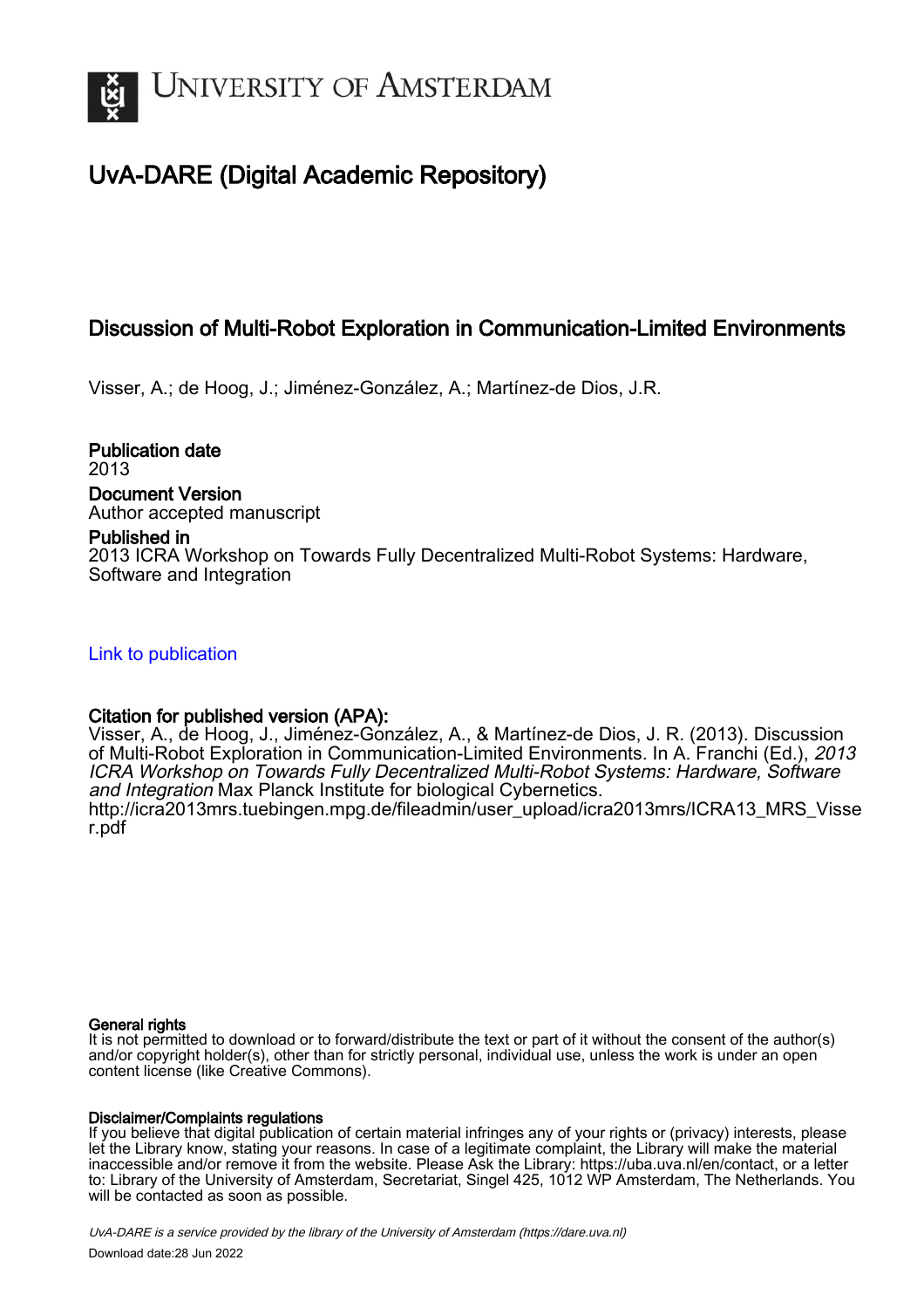# Discussion of Multi-Robot Exploration in Communication-Limited Environments

Arnoud Visser<sup>1</sup>

Julian de  $Hoog^2$  Adrian Jiménez-González<sup>3</sup>

José Ramiro Martínez de-Dios<sup>3</sup>

*Abstract*— Many robotics applications benefit from cooperative exploration by multiple robots. Often the environments that they operate in contain significant communication challenges due to their size or complexity. There has been much work in keeping teams of autonomously exploring robots connected to one another, but in certain environments, distant locations can only be reached if robots relay information via teammates or explore autonomously beyond team communication range.

#### I. INTRODUCTION

Mobile robots are already being used for a variety of tasks, from reconnaissance to search and rescue in disaster zones to inspection of hazardous areas. A recent high-profile use of robots involved the inspection of radioactive areas at the Fukushima nuclear reactor in the aftermath of the Sendai earthquake in Japan.

Today, most robots in such situations are controlled remotely by human operators, and control of a robot typically requires the operator's full concentration. However, the amount of incoming information can be overwhelming, there may be many other factors competing for the operator's attention, and in the case of very remote environments, control delay can be significant. As a result, there is much incentive to offload some of the work to the robots, and partial or full autonomy is a desirable capability in many scenarios.

## *A. Research Goals*

Given the existing applications that robots are used for and given the work that has been done to date in multirobot exploration (see for instance [1]), it is evident that further development of methods for multi-robot exploration are necessary that take communication drop-out into account. The method described in this article aims to take early steps towards filling this void.

The specific research questions that this article tackles are: (i) How can a team of robots be coordinated to explore a previously unknown and communication-limited environment as efficiently as possible; and (ii) how can new information obtained by this team be gathered at a single location as quickly and as reliably as possible?

#### II. ROLE-BASED EXPLORATION

<span id="page-1-0"></span>Role-based exploration was introduced in [2].

In this discussion we concentrate on the most surprising and perhaps the most interesting result of this paper; the emergent behavior. Once the role swap rule and a dynamic hierarchy had been implemented and verified in experiments, attention was turned to the effect of various hierarchy structures on the exploration effort. For example, given a team of six robots, is it better to have two branches of length 3, or three branches of length 2 (*i.e.* two Relays per Explorer, or one)? It turned out that longer chains of relays do not lead to an improvement, and can actually introduce difficulties due to the increased number of required rendezvous. Additionally, a smaller number of exploring robots means that exploration proceeds slower.

However, analysis of the runs involving many short branches, *i.e.* only a single Relay for each Explorer, revealed that when the Role Swap Rule is implemented and the hierarchy changes dynamically, *many short chains of robots can behave much like one long chain of robots*. This is an important result for coordination of any large team of robots: a simple hierarchy and a simple role exchange mechanism can lead to highly coordinated behaviour that adapts dynamically both to communication availability and to the shape of the environment.

#### III. EXPERIMENTAL RESULTS

To examine and evaluate the behaviour of Role-Based Exploration, and to compare it to some existing methods, a series of experiments were performed, initially in simulation [3], and subsequently as part of a practical implementation on a team of Pioneer robots [2]. Several commonly used multirobot exploration algorithms were implemented in order to conduct a comprehensive comparison.

There are many variables when using a team of robots for exploration (such as sensor range, communication range, number of robots in the team, and type of environment, to name but a few). Only four representative data sets have been presented in [2], [3], but a comprehensive set of results can be found in [4]. Based on these comprehensive results, the behaviour of the competing exploration algorithms can be summarised as follows:

 Speed of exploration: Greedy exploration leads to the fastest discovery of new information in almost all cases. The Role-Based methods approach the speed of G only when the sensor or communication ranges are very large relative to the size of the environment, when

<sup>1</sup>Arnoud Visser is with the Intelligent Systems Laboratory, Universiteit van Amsterdam, The Netherlands

<sup>2</sup> Julian de Hoog is with the Department of Mechanical Engineering, University of Melbourne, Australia

<sup>&</sup>lt;sup>3</sup> Adrian Jiménez-González and José Ramiro Martínez de-Dios aare with the Robotics, Vision and Control Group, University of Sevilla, Spains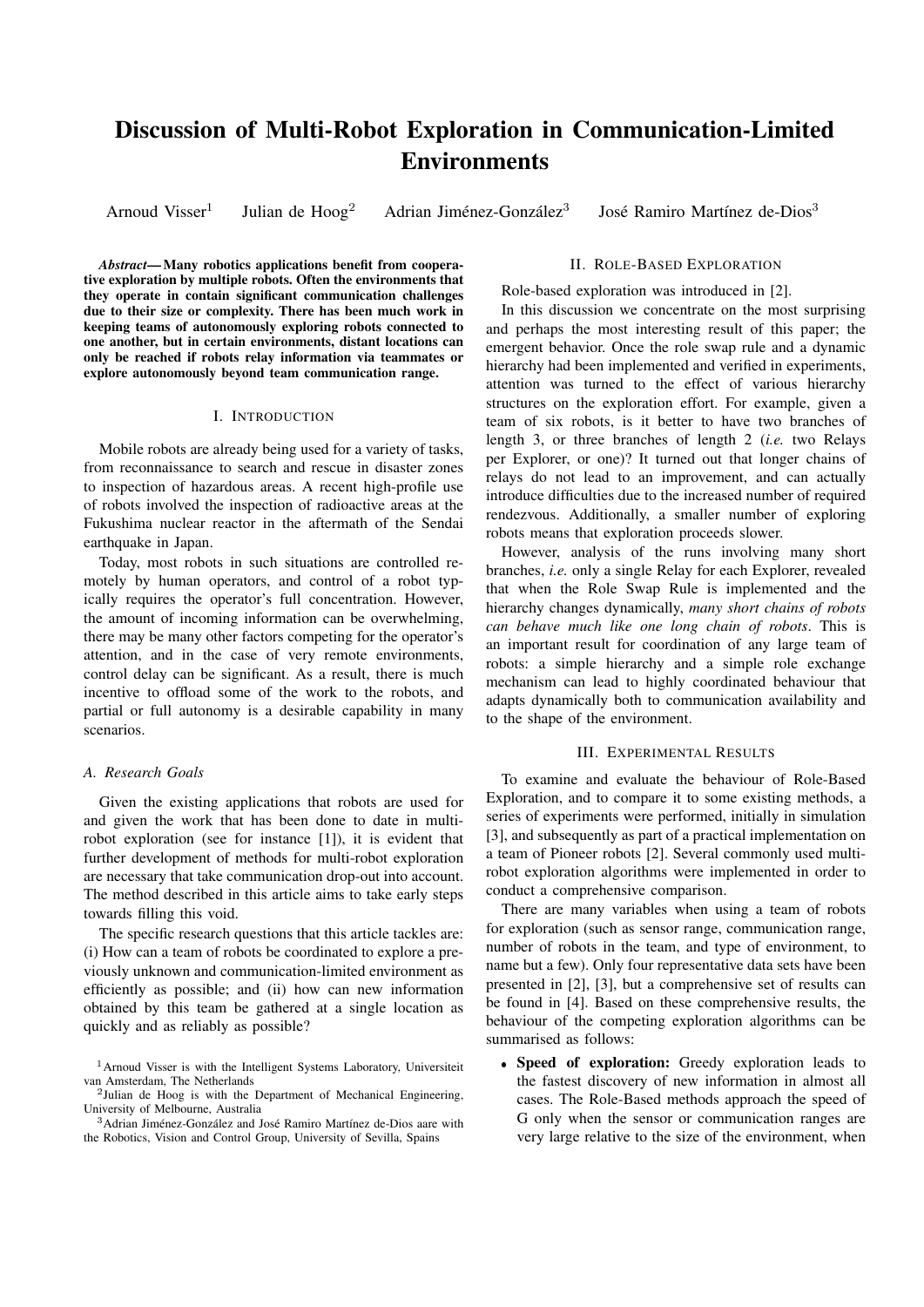there are many robots exploring, or when environments contain long hallways (or fewer frontiers than robots in the team). However, it must be remembered that this speed of exploration is not necessarily of use in many situations, as it might not reach human responders. Greedy-Periodic exploration typically lags behind the Role-Based approaches, and by far the slowest approach is Leader-Follower exploration.

- Relay of information to BaseStation: Leader-Follower exploration demonstrates perfect relaying of new information to the BaseStation (since all team members are connected), but being quite slow still lags behind the other approaches in terms of the amount of information brought to the BaseStation per unit of time. The Role-Based approaches demonstrate the most regular, reliable relaying of new information to the BaseStation in almost all cases.
- Information sharing within the team: The Role-Based approaches also provide major advantages regarding information sharing within the team. In this regard they always perform better than Greedy exploration. In many experiments, Greedy-Periodic exploration demonstrated better information sharing than the Role-Based approaches, but it must be remembered that most of the time the Role-Based approaches had covered more area, and thus had longer paths and longer intervals outside of one another's ranges. Leader-Follower exploration of course demonstrates perfect information sharing, since all members are always connected.
- Responsiveness to BaseStation commands: If an operator had to make sudden changes to the exploration effort, such as designating parts of the environment as being of greater interest or pulling the whole team out, then again the Role-Based approaches would be of much greater use than Greedy exploration. Responsiveness is better for the Role-Based approaches over Greedy in almost all cases, and generally outperforms Greedy-Periodic as well when taking size of explored environment into consideration. Again, Leader-Follower exploration shows the greatest responsiveness of all, which follows from the fact that the team is fully connected at all times.

The simulation experiments reveal that Role-Based Exploration provides a compromise between those approaches that maintain perfect communication (but explore slowly), and those that explore quickly (but ignore communication limitations). In many robotics applications, such a compromise can be important.

## IV. ALTERNATIVE TEAM STRUCTURES

#### *A. Hierarchies with Higher Branching Factors*

The team structure described and analysed in this article only considers chains of robots in a hierarchy having a branching factor of 1 (except for the root). In other words, a robot may have at most a single child and a single parent. What if this limitation were to be relaxed – for example, what if one relay were to serve two (or three, or four) explorers? Multi-robot rendezvous is a well studied problem, and has been approached by multiple authors [5], [6], [7].

There is no inherent reason not to attempt such a hierarchy, and certainly the results would be interesting to compare. However, such an implementation would significantly increase the complexity of team coordination. A relay serving two explorers, for example, could perform rendezvous in two ways: (i) rendezvousing with both explorers at the same time; (ii) rendezvousing first with one and then with the other in a single trip before returning to the BaseStation; or (iii) rendezvousing with the first explorer, returning to Base-Station, rendezvousing with the second explorer, returning to BaseStation, etc.

Each of these situations introduces additional challenges. In case (i), rendezvous by three (or more) robots requires very careful timing in order for them all to meet at the same time, and risks one robot delaying two others if it is late. In case (ii), it is possible that the relay would have to travel long distances before it could return to the BaseStation. In case (iii), explorers would be on their own for long periods, and the intervals in which new information would reach the BaseStation would be much greater.

As a result, it seems that changing the branching factor of the hierarchy may not be worth the additional complications introduced. In some rare cases environment structure may suggest a higher branching factor (for example, a long hallway with two large rooms at the end would suggest using a relay with two explorers). But even then, the emergent behaviour that arises with the use of the Role Swap Rule (see section [II\)](#page-1-0) typically deals well with any shape of environment.

#### *B. Dynamic Hierarchy Structures*

In the current team structure of Role-Based Exploration with role swaps, robots may jump around within the team hierarchy and assume different roles. However, the structure of the hierarchy is fixed from the start, and the structure itself never changes. If the exploration effort begins with 6 relays and 3 explorers, these numbers of each role will stay the same throughout the entire effort, even if robots are swapping roles. Why not allow for a dynamic structure, where branches of the hierarchy can lengthen or shorten as required?

A dynamic hierarchy structure would certainly introduce additional challenges: any robot in a branch affected by a change in hierarchy structure would need to be informed of the change. Given that robots are likely to wander in and out of range, this would need to be managed carefully. Furthermore, the emergent behaviour resulting from the Role Swap Rule already provides a reasonably good solution. As demonstrated in section [II](#page-1-0) and Fig. [1,](#page-3-0) the nature of Role-Based Exploration with role swaps is such that the team adjusts dynamically to the shape of the environment.

There is however at least one situation where a change in hierarchy would be quite beneficial, namely the very early stages of the exploration effort. Greedy methods tend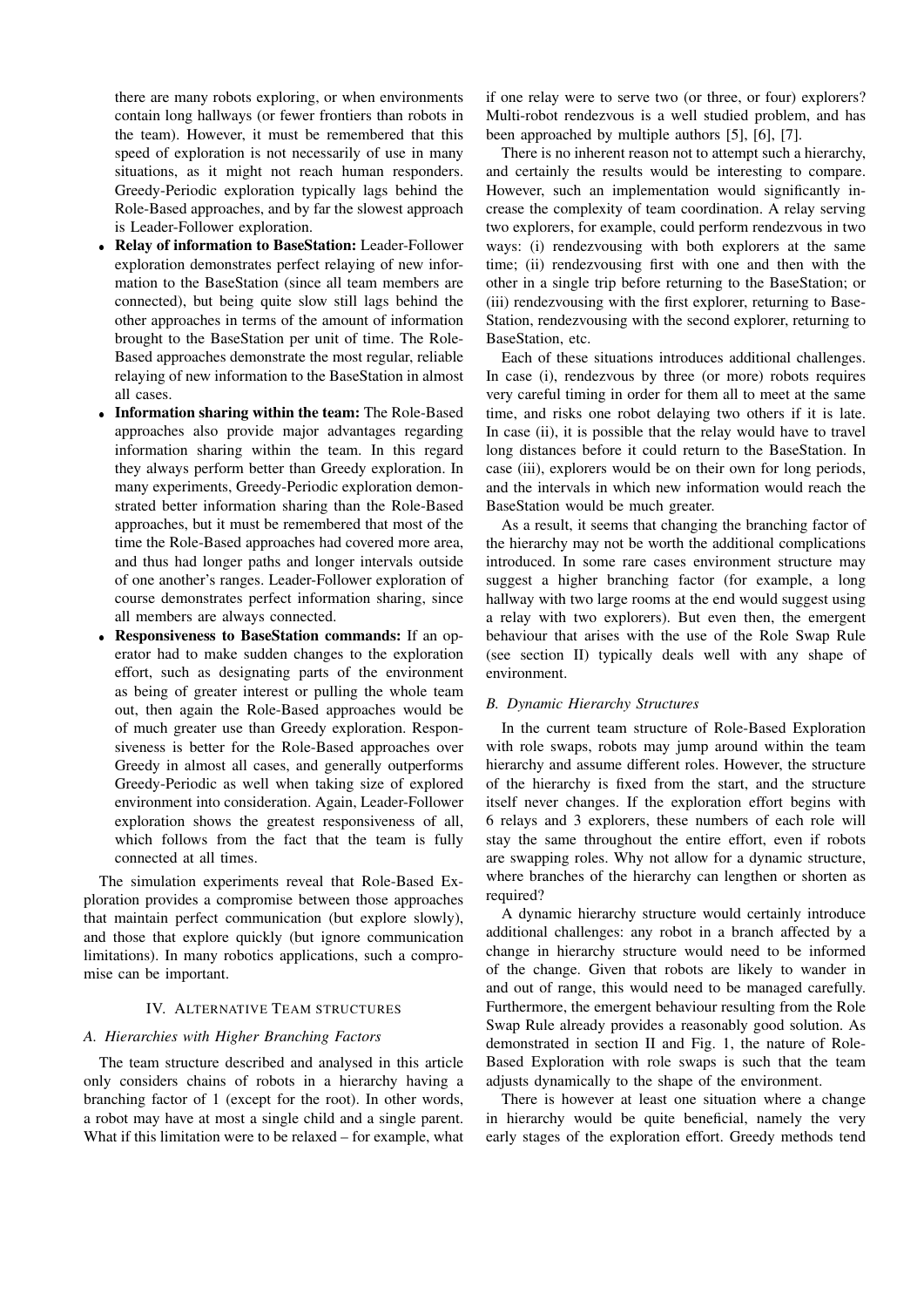<span id="page-3-4"></span><span id="page-3-2"></span><span id="page-3-1"></span><span id="page-3-0"></span>

Fig. 1: Screenshots from a simulation run demonstrating the interesting behaviour that emerges from teams having hierarchies of short branches, using the role swap rule. Magenta lines indicate team hierarchy. Initially exploration proceeds as normal, with  $A$  and  $D$  as explorers, and  $C$  and  $B$  their respective relays [\(1a\)](#page-3-1). After 96 time steps, A completes exploration of the top room and switches roles with  $C$  [\(1b\)](#page-3-2). Soon after,  $C$  switches roles with  $B$  [\(1c\)](#page-3-3). The exploration phase now involves traversal of a long hallway to the only open frontiers. The team dynamically adjusts, via role switches, in such a manner that A, C, and B act as a multi-hop link for explorer D [\(1d\)](#page-3-4). As new frontiers open after 178 time steps, the team again restructures so that two robots actively explore [\(1e\)](#page-3-5). When another long hall is found much later, again the team behaves like a 4-robot multi-hop chain [\(1f\)](#page-3-6).

to outperform role-based methods significantly at the start, since there are twice as many robots exploring. A useful adjustment to Role-Based exploration could be to begin the exploration effort with all robots acting as explorers, and certain robots only taking on the roles of relays once the limits of communication ranges are reached. This as well would need to be managed carefully: robots would likely not be able to predict the moment that they lose contact, and agreements on which robots become explorers and which robots become relays would need to be formed *before* communication is lost.

An ability to dynamically form a hierarchy could also be useful in situations where robots do not start with a common frame of reference. For example, if two groups of robots enter a mine from different entrances and meet in the middle, it would be useful for them to be able to agree on some sort of hierarchy "on-the-fly". This would be a very interesting and useful behaviour to develop in future work.

#### *C. Heterogeneous Teams*

The current team structure does not take into account potential heterogeneity in the team. It is possible that different types of robots with different capabilities and different sensor loads may be involved in the same effort.

For example, it is possible that the robot team could be composed of fast, simple robots (ideal for relaying) and more advanced robots with more sophisticated sensors (ideal for exploring). In such a scenario, the Role Swap Rule would <span id="page-3-6"></span><span id="page-3-5"></span><span id="page-3-3"></span>need to be adjusted to take robot types and their ideal roles into account.

As another example, the potential use of aerial robots for creation of a communication infrastructure has received more and more attention recently. Using UAVs as mobile relays that can either land in strategic positions or ferry information between robots without taking ground-based obstacles into account could be a very interesting extension to Role-Based Exploration.

#### *D. Teammate and Environmental Prediction*

Gains in exploration efficiency could likely be achieved with better prediction of where teammates may be when they are out of range. This is particularly true for explorers returning to rendezvous. A scenario observed often in simulation was that an explorer took a long path back to a rendezvous point, when it would have been faster to predict the relay's location and intercept it at an earlier point. This is particularly true in environments with loops and multiple passageways. The route of a relay should be highly predictable to its child explorer, and this knowledge could be used to greater effect.

It is entirely possible that in some robotics applications prior knowledge of the environment exists. For example, if a building needs to be inspected, floor plans of the building may be available. In such cases, plans performed in advance could help to steer explorers into areas of greatest interest. One possible way to do this would be to incorporate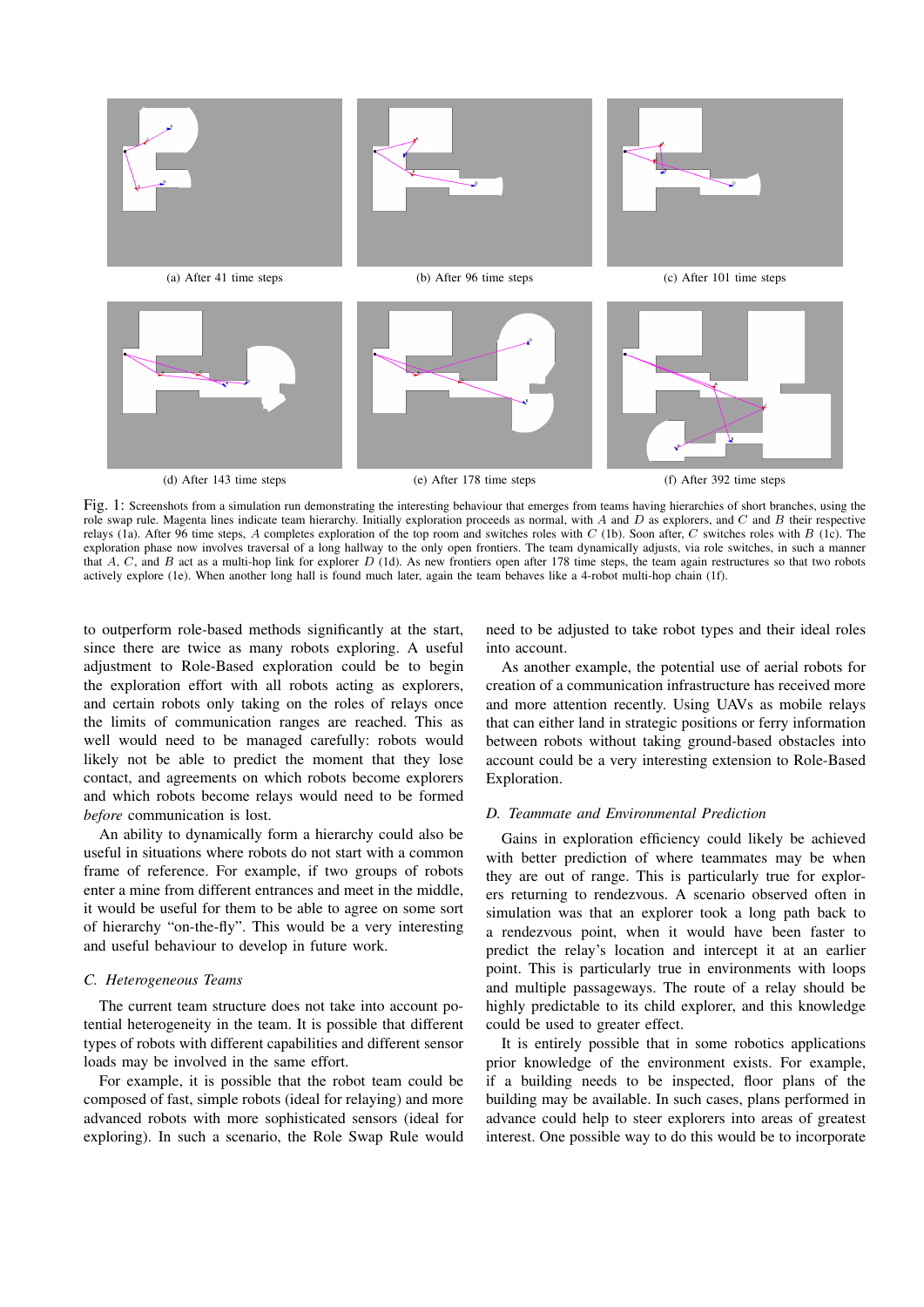desirability into the utility calculations of frontier polygons. Polygons close to desired areas would thus be chosen more likely than those farther away.

Another problem that was observed in simulation is that an explorer doesn't prioritise "finishing the job". The point at which an explorer turns to return to rendezvous is timed exactly, and currently there is no system to slightly adjust the timing of the state change even when it is of advantage. This means that in some scenarios an explorer will explore 90% of a room before it turns to rendezvous, and must then subsequently come all the way back into the room to finish the job. This is expensive, and it would make more sense to leave the relay waiting for a short time, in order to complete exploration of the room and not have to visit it again.

This is certainly not an easy problem, as it involves knowledge of concepts such as what shape a room may have. Furthermore it cannot be solved perfectly when there is no prior knowledge of the environment; in the final unexplored 10% of a room, there may be a further passage leading to another room. Nevertheless, some degree of environmental prediction could lead to significant gains in exploration efficiency.

## *E. Extending to Three Dimensions*

Finally, the work on Role-Based Exploration to date has been limited to flat environments. Even the experiments conducted with real robots involved a mostly planar floor and range sensing in a plane. Clearly most real applications would involve information on multiple planes or in three dimensions. The move to three dimensions is a big challenge in robotics today, and much work still needs to be done on every aspect, from mapping, to navigation, to planning. Nevertheless it is useful to examine how an approach such as Role-Based Exploration might hold up if it were to be employed in a 3D environment at some point in the future.

Consider the case of a team of robots travelling in three dimensions (*e.g.* a team of UAVs [8] or underwater robots, or a team of ground robots [9] in a pile of rubble). Roles could be assigned in the same manner, and robots could either explore, or relay. Localisation and mapping would be very challenging, but there has already been much work in this direction by the robotics community. Frontier polygons would become frontier polyhedra, and certainly the calculation of such polyhedra would be more complex and possibly involve some manner of contour surfaces instead of contour lines. Path planning would require significantly more resources, and consequently frontier-to-robot assignment would require significantly more calculation. Considerably greater memory would be required for storage of maps, and thus sharing of maps would require greater bandwidth. Skeletonisation would become a much more expensive operation.

In short, computation and memory requirements would soar in the move to three dimensions. It is likely that any early approach applying Role-Based Exploration (or any multi-robot exploration algorithm) would need to apply some clever compression and optimisation techniques while hardware development catches up with requirements. All of

that said, there is no inherent reason for some variant of Role-Based Exploration not to be applied to a team of robots jointly exploring in three dimensions. But there is certainly much future work to be done before that happens.

### V. FURTHER ADVANTAGES

The strengths of Role-Based Exploration as compared with some competing approaches have already been discussed: Role-Based Exploration is generally better than greedy approaches at relaying new information to the BaseStation at regular intervals, demonstrates better inter-teammate connectivity and information sharing, and allows for tighter, more responsive control of the team, all while still providing faster exploration than leader-follower approaches. However, there are some further possible advantages worth mentioning here.

### *A. Cooperative Localisation*

Given that rendezvous is an essential element of the approach, Role-Based Exploration leads to frequent meetings of teammates. Meetings between robots have been used for a long time to improve mutual localisation, and cooperative localisation is a well-studied problem [10], [11], [12], [13]. Thus, an approach such as Role-Based Exploration that plans on repeated mutual observation can lead to cleaner maps and better localisation.

#### *B. Acyclic Communication*

In the implementations of Role-Based Exploration presented in this article, information was gained in a monotonic manner, adding to or overwriting previously gained information. However, many multi-robot systems elsewhere use probabilistic information gathering methods, where each information update received through the network contributes to the degree of confidence in a given estimate of the map [14], [15], [16]. In a multi-robot team where messages are passed over multiple hops, there is a risk that a single information update will be received more than once via separate paths, incorrectly increasing the confidence in that estimate. This can be solved by data tagging messages and maintaining a record of their history, but in large networks this could lead to unnecessarily large messages. As a result, *acyclic* communication networks are of great interest in some multi-robot systems, and are assumed or explicitly created in several cases (*e.g.* [17], [15]). Therefore, when such additive probabilistic information gathering methods are employed, Role-Based Exploration could potentially provide a solution: an acyclic team hierarchy already exists, and can be used to prevent double counting of information updates.

#### VI. CONCLUSIONS

Extensive experiments using Role-Based Exploration have demonstrated the approach's strengths and weaknesses, and the following guide could be used to determine when Role-Based Exploration is most applicable.

Role-Based Exploration *should* be used when:

1) the highest priority is to receive quick and regular information updates at a central BaseStation.